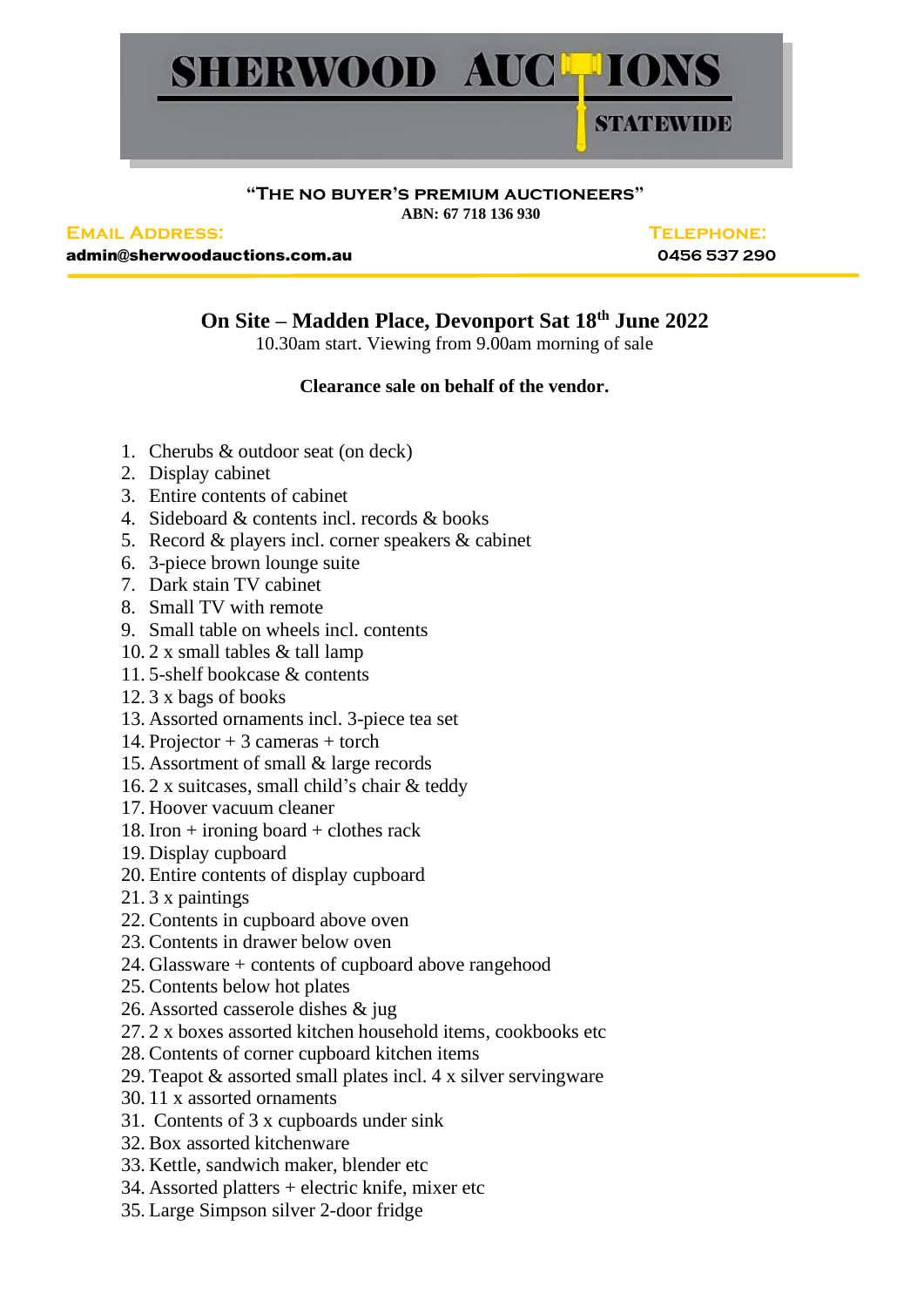- 36. Slow cooker + 4-slice toaster
- 37. Sandwich press, electric frypan
- 38. Small Samsung TV + radio
- 39. Small timber dining table  $+6$  padded chairs
- 40. Quantity Tupperware + plastic containers
- 41. Contents in cupboard under stairs
- 42. Small portable heater
- 43. Homestar sewing machine
- 44. Single bed and bedhead, incl. bedding
- 45. 2-door wardrobe incl. contents
- 46. Small 4-drawer chest of drawers, incl. contents
- 47. Pouffe, small stool & lamps
- 48. 6-drawer chest of drawers incl. contents on top
- 49. Queen bed incl. linen, beadhead + 2 lamps
- 50. Small 5-drawer chest incl. contents
- 51. Double bed
- 52. Contents wardrobe, foot spa etc
- 53. Contents in bedroom cupboard
- 54. Single bed & bedding
- 55. Small glass table  $+2x$  lamps
- 56. Volta vacuum cleaner
- 57. 2 x 3-drawer bedside tables + assorted pictures
- 58. Small vintage TV, cassette player + fan
- 59. Double bed, eggshell and bedding
- 60. Small portable hand vacuum cleaner
- 61. Contents of linen cupboard
- 62. Samsung microwave + knife set
- 63. 5.5kg Samsung washing machine
- 64. Ab workout machine + mini tramp
- 65. 4 x jerry cans
- 66. 3-burner portable gas stove incl. bottle & table
- 67. Assorted cooking pots  $+$  ironing board
- 68. Euromade 4-plate hotplates
- 69. 2 x boxes books, author Clive Cussler
- 70. Vintage washing ringer
- 71. Box assorted tools incl. 2 x electric drills
- 72. Stihl MS311 chainsaw (one hour use)
- 73. VOC Smooth Arc welder, incl. rod and helmet
- 74. 2 x Aus-trail folding armchairs
- 75. Blow vac mulcher
- 76. Handmade gas bottle cook pot
- 77. Ryobi shredder/mulcher
- 78. 2 x folding lounge camp chairs
- 79. Handmade gas bottle cook pot
- 80. Stihl FS55RC whipper snipper
- 81. 3 x 3-metre Aus-Trail portable gazebo with sides
- 82. New chain & dog
- 83. Large gold-framed decorative mirror
- 84. Companion 2-burner gas portable stove
- 85. Karcher incl. deck clean head, 2 x extension leads
- 86. Office chair + massage chair cover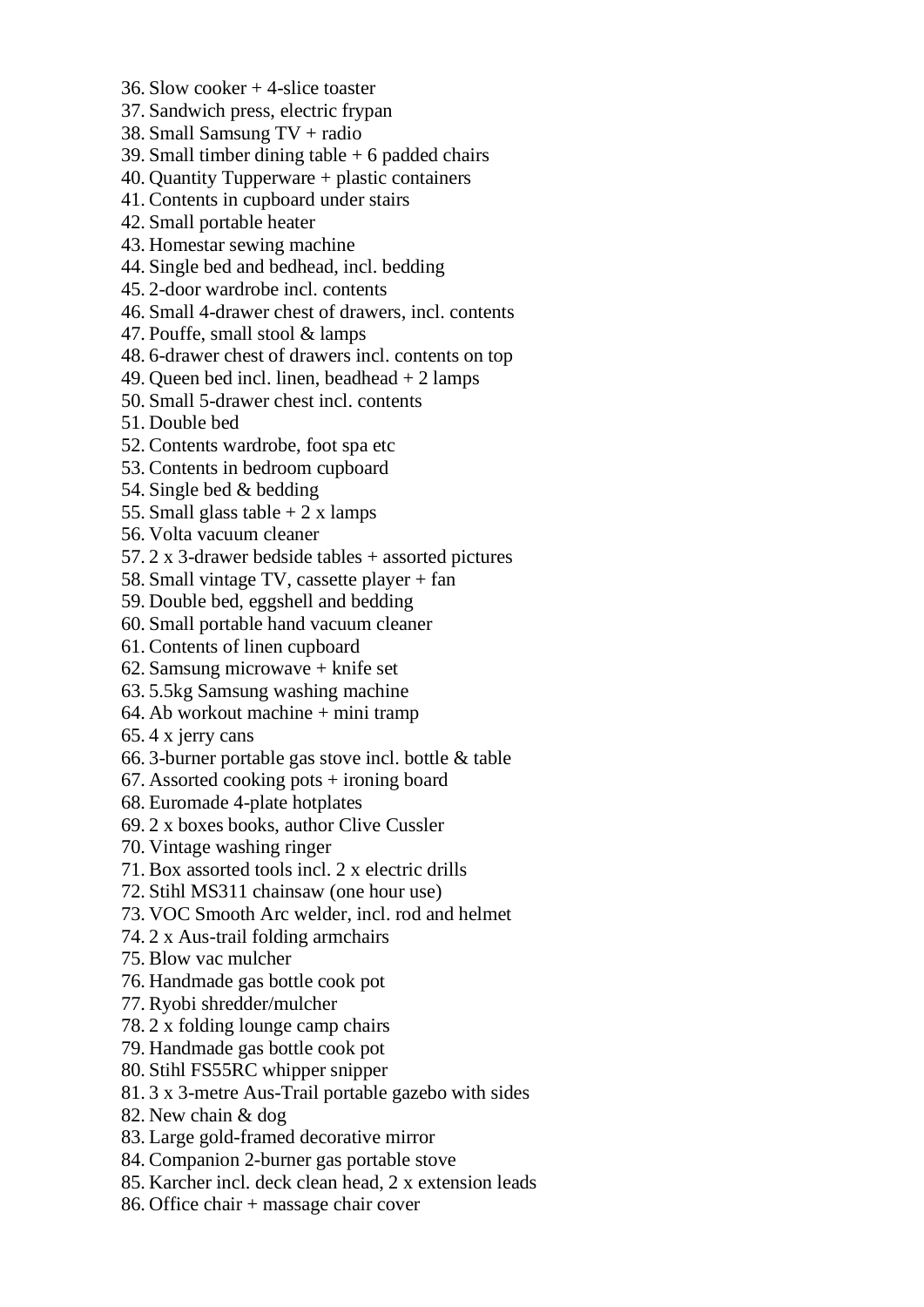- 87. Camp stretcher & mats etc
- 88. Camp oven
- 89. 2 x small 3-legged tin side tables
- 90. 2 x camp chairs & table
- 91. Wind-out pergola umbrella
- 92. 4 x outdoor chairs + jerry can
- 93. 4-stroke lawn mower with catcher
- 94. 2 x tables + outdoor chair
- 95. Entertainment cabinet + contents + white bookcase
- 96. Large qty pots, on verandah
- 97. Outdoor bench seat
- 98. Large qty pots
- 99. Assorted gnomes & garden art
- 100. Assorted garden art incl. magpie, owl & duck
- 101. Bird bath
- 102. Assorted sized garden gnomes
- 103. Assorted hanging baskets + plants
- 104. 5-diamond gold ring
- 105. 3-stone gold ring
- 106. Pink stone gold ring
- 107. Gold ring
- 108. Large blue stone gold ring
- 109. Gold + opal bracelet
- 110. Gold-look bracelet + matching necklace
- 111. Gold bracelet, requires repair
- 112. 3 x brooches
- 113. Silver necklace
- 114. 4 x cable reels (1 x plastic, 3 x wooden)
- 115. 5-piece outdoor setting incl. love seat
- 116. Wheelbarrow  $+$  tubs
- 117. Old timber extension ladder
- 118. Stair trolley
- 119. End corner of shed incl. homemade bench, grinder, garden tools, skateboard etc
- 120. Lighthouse picture + large multi-photo frame
- 121. 5-drawer timber cupboard
- 122. Contents on top of drawers incl. boxing gloves + ice bucket
- 123. 5 x Spray guns + air guns
- 124. GMC generator 850 watt portable
- 125. Single-drawer bedside table  $+ 2$ -basket table  $+ 3$ -piece chrome  $\&$  glass nesting tables
- 126. Large canvas artwork
- 127. Camping gear incl. camp kitchen, bunks + chair
- 128. Pedestal grinder
- 129. 2 x suitcases, red, 2 sizes
- 130. Portable air conditioner
- 131. 2 x small wheelie bins
- 132. Large timber double-sided coffee table
- 133. Off-ground dog bed, large
- 134. Large subway-style clock with date etc
- 135. Board games etc incl. battle bogans & model car
- 136. 6 x assorted platters & trays
- 137. Playstation games incl. Time Crisis Gun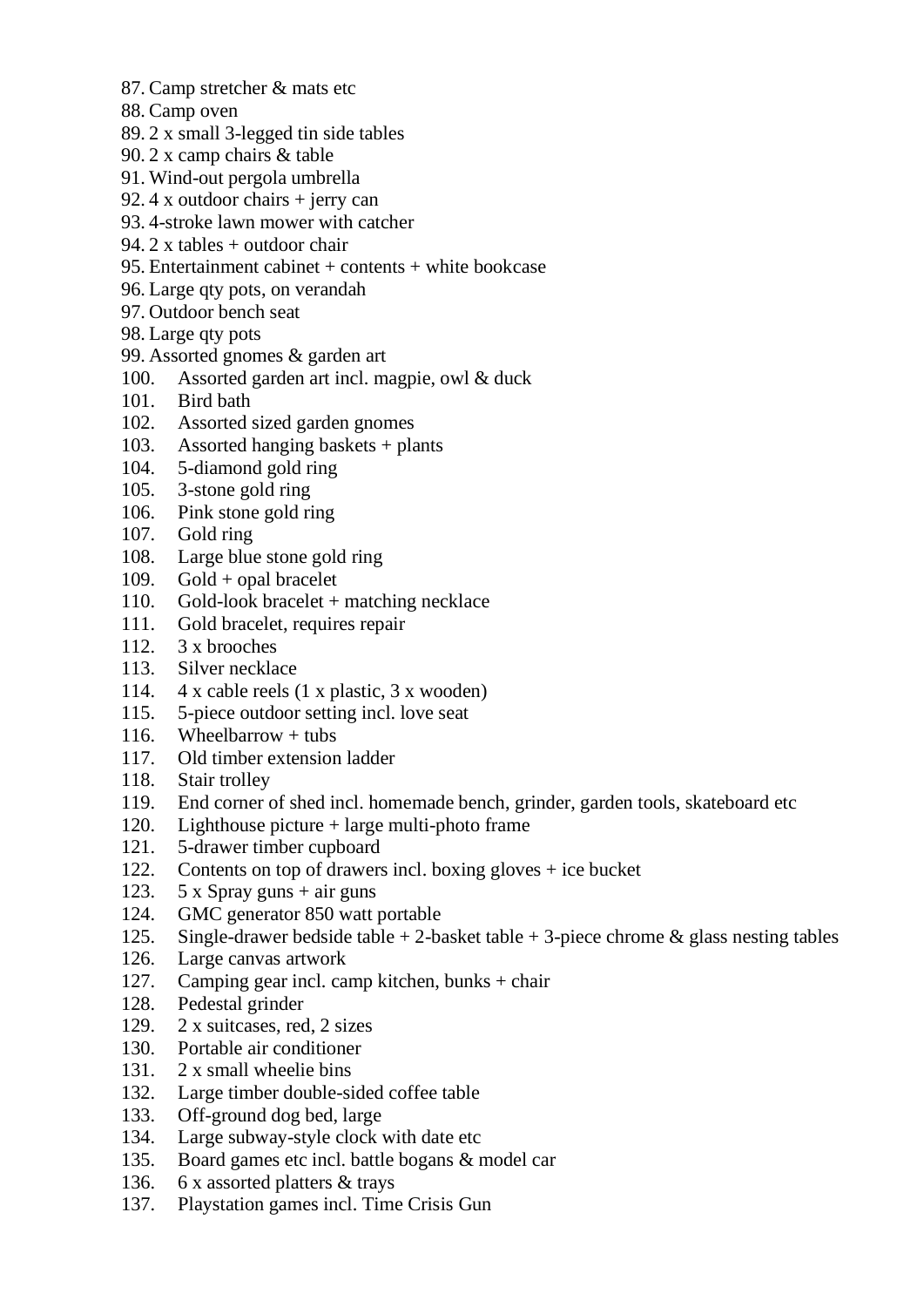- 138. Assorted items incl. clock, tie rack, photo frames etc
- 139. Assorted jigsaw puzzles
- 140. Electric urn
- 141. Kettle, sandwich maker, juicer
- 142. 2 x retro mobile height-adjustable chairs
- 143. Assorted power tools, sander, jigsaw
- 144. Battery hedge trimmer
- 145. Massage chair cover
- 146. 2 x adjustable shoe racks
- 147. Square coffee table with drawers
- 148. Portable panel heater
- 149. Portable panel heater
- 150. 3 x ladies shoes incl. bag of bags
- 151. Bag of bags
- 152. Suitcase of fluffy toys
- 153. Assorted homewares incl. 2 x hip flasks
- 154. Box of books etc
- 155. Box incl. table lamps, electric stapler
- 156. Suitcase of bags
- 157. Colourful pouffe with extra covers
- 158. Juicer & milkshake maker
- 159. Assorted homewares incl. bowls, cups & servingware
- 160. Basket of various cat ornaments  $+2x$  garden signs
- 161. Igloo esky on wheels
- 162. Coleman esky
- 163. 2 x chairs
- 164. Box of kids toys
- 165. Bag of sporting gear incl. cricket, hockey etc
- 166. 2 x folding chairs + pouffe
- 167. Assorted items incl. blue wedgewood + 3-piece horse set
- 168. Assorted ornaments
- 169. Small vases + dressing table items
- 170. Tray with jug + coaster etc
- 171. 3-drawer, 3-cupboard side table
- 172. 5-drawer chest of drawers
- 173. Dartboard
- 174. Sunset wave ski
- 175. Stand-up lamp
- 176. Box of finger skate toys and ramps
- 177. 2-drawer filing cabinet
- 178. Telescope
- 179. Large box glassware
- 180. 2 x dog carry crates, large & small
- 181. Aluminium extension ladder
- 182. Portable badminton set + 2 kites
- 183. Child's wetsuit
- 184. Vintage shoe shine box
- 185. Fishing rod & gear in box + portable radio
- 186. Casio portable electric keyboard
- 187. Vintage timber extension ladder
- 188. Talon 4-stroke mower with catcher